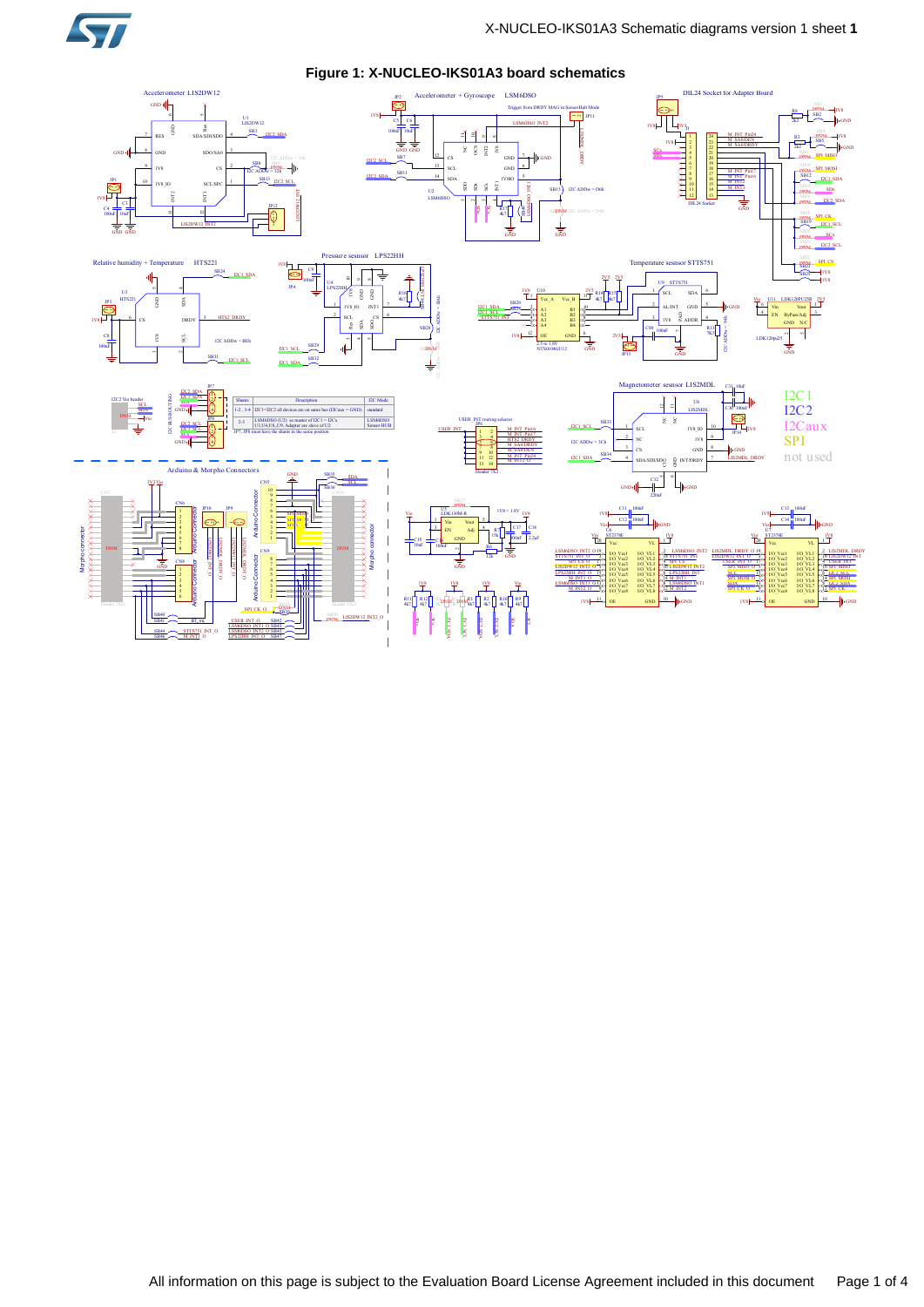

# **STMicroelectronics**

# **EVALUATION BOARD LICENSE AGREEMENT**

By using this evaluation board or kit (together with all related software, firmware, components, and documentation provided by ST, "Evaluation Board"), You ("You") are agreeing to be bound by the terms and conditions of this Evaluation Board License Agreement ("Agreement"). Do not use the Evaluation Board until You have read and agreed to this Agreement. Your use of the Evaluation Board constitutes Your acceptance of this Agreement.

# **LICENSE**

STMicroelectronics ("ST") grants You the right to use the enclosed Evaluation Board offering limited features only to evaluate and test ST products solely for Your evaluation and testing purposes in a research and development setting. The Evaluation Board shall not be, in any case, directly or indirectly assembled as a part in any production of Yours as it is solely developed to serve evaluation purposes and has no direct function and is not a finished product. If software and/or firmware is accompanied by a separate end user license agreement ("EULA"), then such software and/or firmware shall be governed by such EULA.

## **EVALUATION BOARD STATUS**

The Evaluation Board offers limited features allowing You only to evaluate and test the ST products. The Evaluation Board is not intended for consumer or household use. You are not authorized to use the Evaluation Board in any production system, and it may not be offered for sale or lease, or sold, leased or otherwise distributed for commercial purposes. If the Evaluation Board is incorporated in an evaluation system, the evaluation system may be used by You solely for Your evaluation and testing purposes. Such evaluation system may not be offered for sale or lease or sold, leased or otherwise distributed for commercial purposes and must be accompanied by a conspicuous notice as follows: "This device is not, and may not be, offered for sale or lease, or sold or leased or otherwise distributed for commercial purposes".

## **OWNERSHIP AND COPYRIGHT**

Title to the Evaluation Board remains with ST and/or its licensors. You may not remove any copyright or other proprietary rights notices without prior written authorization from ST. You may make one copy of the software and/or firmware of the Evaluation Board for back up or archival purposes provided that You reproduce and apply to such copy any copyright or other proprietary rights notices included on or embedded in the software and/or firmware. You agree to prevent any unauthorized copying in whole or in part of the Evaluation Board.

## **RESTRICTIONS AND WARNINGS**

Before You handle or use the Evaluation Board, You must carefully review any related documentation provided by ST. Such documentation may contain important warnings. You shall comply with all such warnings and other instructions and employ reasonable safety precautions in using the Evaluation Board. Failure to do so may result in death, personal injury, or property damage. If You have any questions regarding the safe usage of the Evaluation Board, You should contact ST for guidance. You may not sell, assign, sublicense, lease, rent or otherwise distribute the Evaluation Board for commercial purposes, in whole or in part, or use Evaluation Board in a production system, with the exception that if You are an authorized ST distributor, You may resell the Evaluation Board in compliance with the applicable terms and conditions. Except as provided in this Agreement or as explicitly permitted in the documentation of the Evaluation Board, You may not reproduce the Evaluation Board or modify, reverse engineer, de-compile or disassemble its software and/or firmware, in whole or in part.

You shall not use the Evaluation Board in any safety critical or functional safety testing, including but not limited to testing of life supporting, military or nuclear applications. ST expressly disclaims any responsibility for such usage which shall be made at Your sole risk, even if ST has been informed in writing of such usage. Unless expressly designated in writing by ST as suitable for use in testing automotive or aerospace applications, You shall not use the Evaluation Board in such testing.

# **Notice applicable to Evaluation Boards according to European Regulation**

For the European Regulation of the Evaluation Board, the applicable EU directives are considered, with a particular attention to the Low Voltage Directive (LVD) 2014/35/EU, the Electromagnetic Compatibility (EMC) Directive 2014/30/EU, and the Radio Equipment Directive (RED) 2014/53/EU. If the Evaluation Board is outside the scope of the foregoing Directives, then the General Product Safety Directive (GPSD) 2001/95/EC and Council Directive 93/68/EEC, amending Directive 73/23/EEC on electrical equipment designed for use within certain voltage limits, are applicable.

The Evaluation Board meets the requirements of the Restriction of Hazardous Substances (RoHS 2 or RoHS recast) Directive 2011/65/EU, Annex II, as amended by Directive 2015/863/EU.

# **Notice applicable to Evaluation Boards not FCC-Approved**

This kit is designed to allow:

(1)Product developers to evaluate electronic components, circuitry, or software associated with the kit to determine whether to incorporate such items in a finished product and

(2)Software developers to write software applications for use with the end product.

This kit is not a finished product and when assembled may not be resold or otherwise marketed unless all required FCC equipment authorizations are first obtained. Operation is subject to the condition that this product not cause harmful interference to licensed radio stations and that this product accept harmful interference. Unless the assembled kit is designed to operate under part 15, part 18 or part 95 of 47 CFR, Chapter I ("FCC Rules"), the operator of the kit must operate under the authority of an FCC license holder or must secure an experimental authorization under part 5 of this chapter.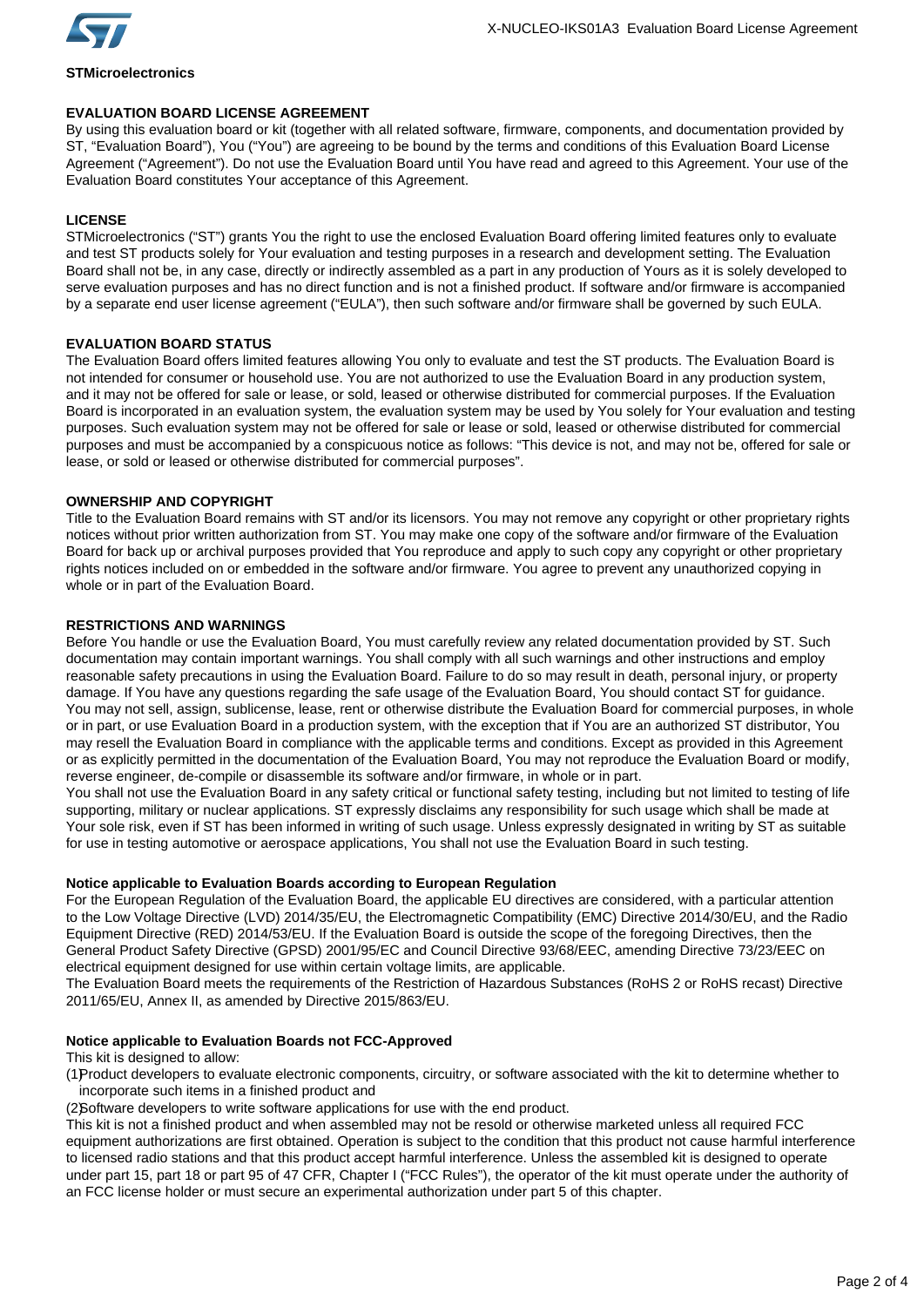

## **For Evaluation Boards annotated as FEDERAL COMMUNICATIONS COMMISSION (FCC) Part 15 Compliant**

- **FCC Interference Statement for Class A Evaluation Boards:** This equipment has been tested and found to comply with the limits for a Class A digital device, pursuant to part 15 of the FCC Rules. These limits are designed to provide reasonable protection against harmful interference when the equipment is operated in a commercial environment. This equipment generates, uses, and can radiate radio frequency energy and, if not installed and used in accordance with the instruction manual, may cause harmful interference to radio communications. Operation of this equipment in a residential area is likely to cause harmful interference in which case the user will be required to correct the interference at his own expense.
- **FCC Interference Statement for Class B Evaluation Boards:** This equipment has been tested and found to comply with the limits for a Class B digital device, pursuant to part 15 of the FCC Rules. These limits are designed to provide reasonable protection against harmful interference in a residential installation. This equipment generates, uses and can radiate radio frequency energy and, if not installed and used in accordance with the instructions, may cause harmful interference to radio communications. However, there is no guarantee that interference will not occur in a particular installation. If this equipment does cause harmful interference to radio or television reception, which can be determined by turning the equipment off and on, the user is encouraged to try to correct the interference by one or more of the following measures:
	- Reorient or relocate the receiving antenna.
	- Increase the separation between the equipment and receiver.
	- Connect the equipment to an outlet on a circuit different from that to which the receiver is connected.
	- Consult the dealer or an experienced radio/TV technician for help.
- This device complies with part 15 of the FCC Rules. Operation is subject to the following two conditions: (1) This device may not cause harmful interference, and (2) this device must accept any interference received, including interference that may cause undesired operation. Changes or modifications not expressly approved by the party responsible for compliance could void the user's authority to operate the equipment.

#### **WARRANTY**

ST WARRANTS THAT IT HAS THE RIGHT TO PROVIDE THE EVALUATION BOARD TO YOU. THIS WARRANTY IS PROVIDED BY ST IN LIEU OF ALL OTHER WARRANTIES, WRITTEN OR ORAL, STATUTORY, EXPRESS OR IMPLIED, INCLUDING ANY WARRANTY AS TO MERCHANTABILITY, NON-INFRINGEMENT, FITNESS FOR ANY PARTICULAR PURPOSE, OR UNINTERRUPTED OR ERROR-FREE OPERATION, ALL OF WHICH ARE EXPRESSLY DISCLAIMED. THE EVALUATION BOARD IS PROVIDED "AS IS".

YOU WARRANT TO ST THAT YOU WILL ENSURE THE EVALUATION BOARD IS USED ONLY BY ELECTRONICS EXPERTS WHO UNDERSTAND THE DANGERS OF HANDLING AND USING SUCH ITEMS, YOU ASSUME ALL RESPONSIBILITY AND LIABILITY FOR ANY IMPROPER OR UNSAFE HANDLING OR USE OF THE EVALUATION BOARD BY YOU, YOUR EMPLOYEES, AFFILIATES, CONTRACTORS, AND DESIGNEES.

#### **LIMITATION OF LIABILITIES**

IN NO EVENT SHALL ST BE LIABLE TO YOU, WHETHER IN CONTRACT, TORT (INCLUDING NEGLIGENCE), STRICT LIABILITY, OR ANY OTHER LEGAL THEORY, FOR ANY INDIRECT, SPECIAL, CONSEQUENTIAL, INCIDENTAL, PUNITIVE, OR EXEMPLARY DAMAGES WITH RESPECT TO ANY MATTERS RELATING TO THIS AGREEMENT, REGARDLESS OF WHETHER ST HAS BEEN ADVISED OF THE POSSIBILITY OF THE SAME. IN NO EVENT SHALL ST'S LIABILITY ARISING OUT OF THIS AGREEMENT IN THE AGGREGATE EXCEED THE AMOUNT PAID BY YOU UNDER THIS AGREEMENT FOR THE PURCHASE OF THE EVALUATION BOARD, OR TEN UNITED STATES DOLLARS (\$10.00) IF NO PURCHASE PRICE WAS PAID.

### **INDEMNIFICATION**

You shall, at Your expense, defend ST and its Affiliates against a claim or action brought by a third party for infringement or misappropriation of any patent, copyright, trade secret or other intellectual property right of a third party to the extent resulting from (1) Your combination of the Evaluation Board with any other component, system, software, or firmware, (2) Your modification of the Evaluation Board, or (3) Your use of the Evaluation Board in a manner not permitted under this Agreement. You shall indemnify ST and its Affiliates against and pay any resulting costs and damages finally awarded against ST or its Affiliates or agreed to in any settlement, provided that You have sole control of the defense and settlement of the claim or action, and ST cooperates in the defense and furnishes all related evidence under its control at Your expense. ST will be entitled to participate in the defense of such claim or action and to employ counsel at its own expense. "Affiliates" means any corporation or other entity directly or indirectly controlled by, controlling or under common control with the entity in question, for so long as such ownership exists. "Control" means the direct or indirect beneficial ownership of more than fifty (50%) percent of the stock or other equity interests entitled to vote for the election of directors or an equivalent governing body. Any such corporation or other legal entity shall be deemed to be an Affiliate of such Party only as long as such Control

### **TERMINATION**

exists.

ST may terminate this Agreement without notice if You breach this Agreement. Upon termination, You shall immediately destroy or return all copies of the software, firmware, and documentation of the Evaluation Board to ST and certify in writing to ST that You have done so.

## **APPLICABLE LAW AND JURISDICTION**

This Agreement shall be governed, construed and enforced in accordance with the laws of Switzerland, without regard to its conflict of laws rules. The UN Convention on Contracts for the International Sale of Goods shall not apply to this Agreement. In case of dispute and in the absence of an amicable settlement, the only competent jurisdiction shall be the Courts of Geneva, Switzerland. Any breach of this Agreement by You may result in irreparable damage to ST for which ST will not have an